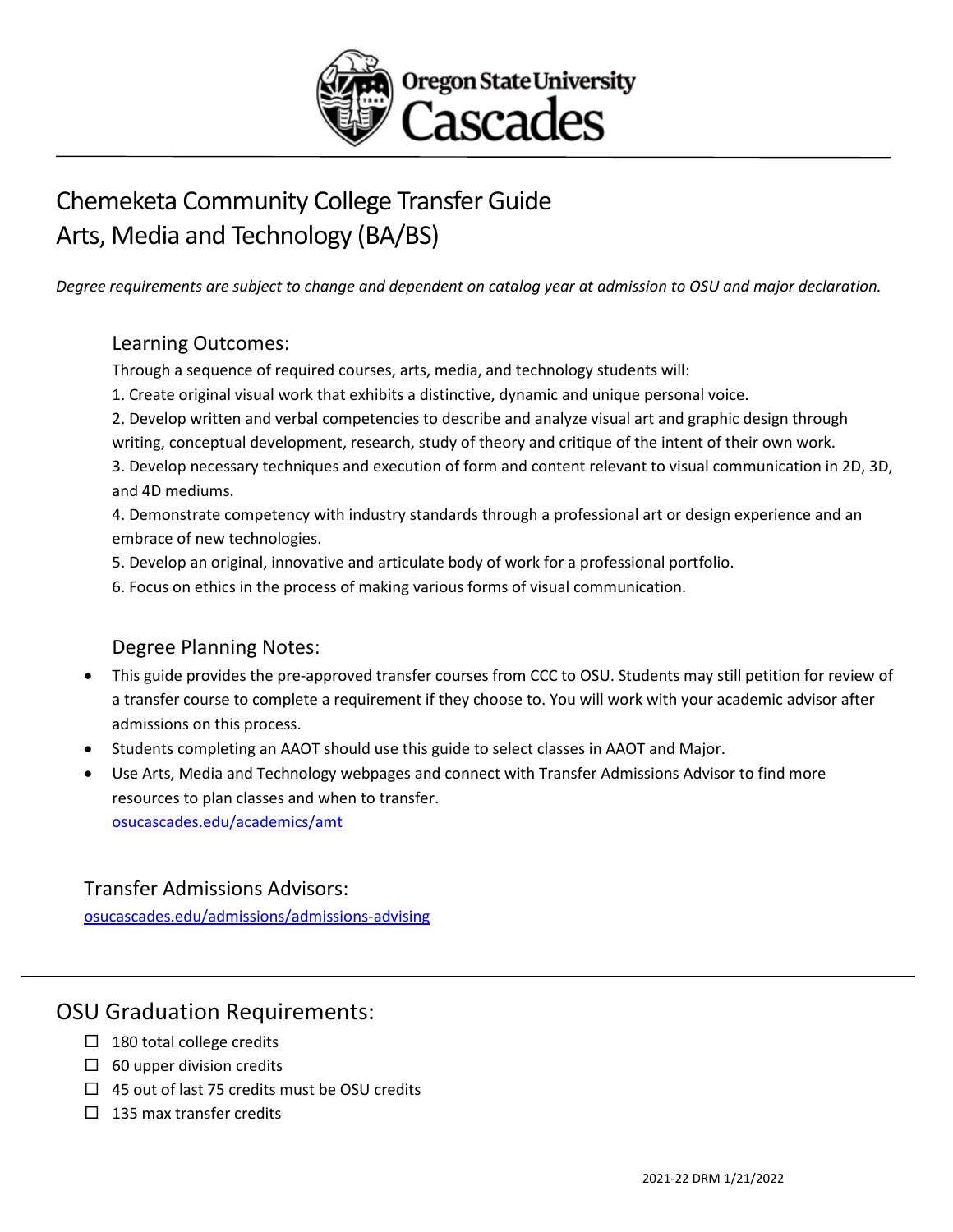## Baccalaureate Core Requirements (Bacc Core)

Find the approved list of Chemeketa CC courses that complete Bacc Core at the following website: admissions.oregonstate.edu/baccalaureate-core-course-equivalencies-chemeketa-community-college An AAOT or ASOT-Business degree will complete all Skills and Perspectives courses in the Bacc Core.

| <b>Skills</b>                           | <b>Non-AAOT Track</b>                    | <b>AAOT track</b> |
|-----------------------------------------|------------------------------------------|-------------------|
| WR I                                    | WR 121 English Comp                      | AAOT completes    |
| WR II                                   | See Chemeketa CC Bacc Core Guide         | AAOT completes    |
| <b>SPEECH</b>                           | See Chemeketa CC Bacc Core Guide         | AAOT completes    |
| Health / Fitness                        | See Chemeketa CC Bacc Core Guide         | AAOT completes    |
| Math                                    | MTH 105 or 111 (or higher)               | AAOT completes    |
| <b>Perspective</b>                      | no more than 2 from 1 department allowed |                   |
| <b>Physical Science</b>                 | See Chemeketa CC Bacc Core Guide         | AAOT completes    |
| <b>Biological Science</b>               | See Chemeketa CC Bacc Core Guide         | AAOT completes    |
| Phys/Bio Science                        | See Chemeketa CC Bacc Core Guide         | AAOT completes    |
| Cultural Diversity (CD)                 | See Chemeketa CC Bacc Core Guide         | AAOT completes    |
| Western Culture (WC)                    | See Chemeketa CC Bacc Core Guide         | AAOT completes    |
| Difference, Power, Discrimination (DPD) | See Chemeketa CC Bacc Core Guide         | AAOT completes    |
| Social Processes + Institutions (SP)    | NMC 101 in Major - double count          | AAOT completes    |
| Literature and Art (LA)                 | ART 101 in Major - double count          | AAOT completes    |
| <b>Synthesis</b>                        |                                          |                   |
| Contemporary Global Issues (CGI)        | OSU Only                                 | OSU Only          |
| Science, Tech. and Society (STS)        | ART 367 in Major - double count          | OSU Only          |

#### College of Liberal Arts Core (CLA Core) *Courses in CLA Core can double count with either Bacc Core or AMT Major.*

| <b>CLA Core Requirement</b>  | ChemCC Transfer Course Options (more courses may be approved by advisor)                                      |
|------------------------------|---------------------------------------------------------------------------------------------------------------|
| Fine Arts (3-4 cr)           | ART 115 in Major - double count                                                                               |
| Humanities (3-4 cr)          | ART 366 in Major - double count                                                                               |
| Non-Western Culture (3-4 cr) | ART 201, ATH 212, ATH 231, ENG 257, GEG 202, GEG 220, HST 157, HST 257, HST 270, REL 160,<br>REL 201, REL 202 |
| Social Science (3-4 cr)      | ANTH dept. courses, HST dept. courses, PS dept. courses, PSY dept. courses, SOC dept. courses                 |
| Additional CLA Core (3-4cr)  | ART 117 in Major - double course                                                                              |

#### BA or BS Requirements – Select 1: *Courses used to satisfy the B.Sci. canno<sup>t</sup> double count in baccalaureate core requirements.*

| <b>B.A. Requirements</b>                                                                | <b>Notes</b>                                                                                          |
|-----------------------------------------------------------------------------------------|-------------------------------------------------------------------------------------------------------|
| Second year proficiency in a second language, college level with C- grade or<br>better. | sample SPN 101-203 or placement test out of 203 level.                                                |
| <b>B.S. Requirements</b>                                                                |                                                                                                       |
| 1 computer science (CS) course approved by the student's advisor (3-4 cr)               | CIS 100, CIS 102A, CIS 120, CIS 105 and higher CIS                                                    |
| <b>1 course</b> from the College of Science except math or statistics (3-4 credits)     | Courses must be from the following Science departments.<br>No lab required - BI, CH, GEG, GEO, GS, PH |
| One of the following MTH/ST combination (2 courses):                                    |                                                                                                       |
| A. MTH 111 and 112 (8 credits)                                                          | MTH 243 and MTH 244 (ST 201 & 202 OSU) not allowed in                                                 |
| B. MTH 111 and MTH 245 Math for Soc Sci OSU ONLY (8 credits)                            | <b>B.Sci Math section.</b>                                                                            |
| C. MTH 241 or MTH245 or MTH251, and ST 351 OSU ONLY (8 credits).                        |                                                                                                       |
| D. MTH 211, 212, or 213 okay if taken on education track previously (8credits)          | Math in B.Sci section cannot double count in Bacc Core                                                |
| A. ST 351 and ST 352 (8 credits) OSU ONLY                                               | Math.                                                                                                 |